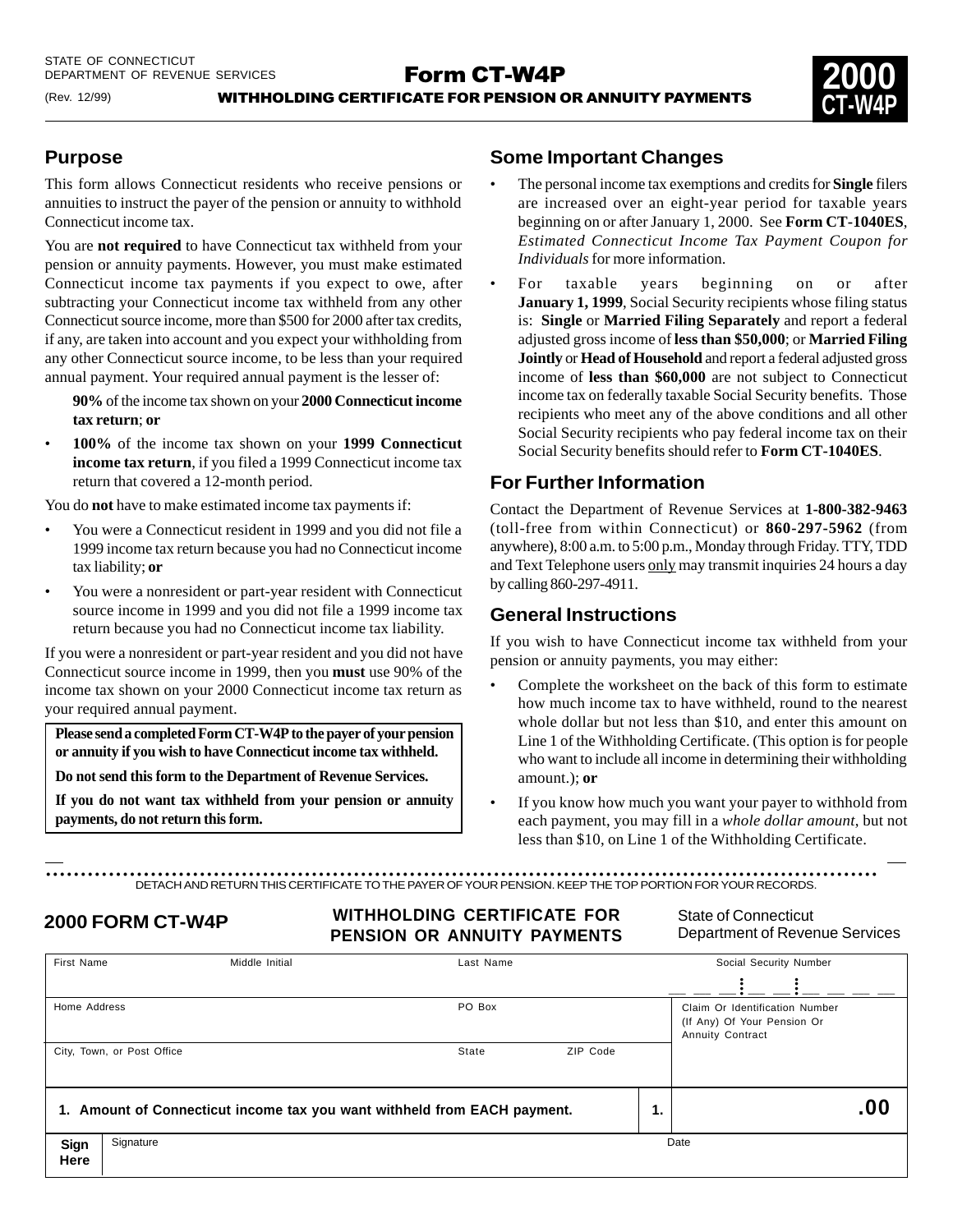| 2000 CT-W4P ESTIMATED INCOME TAX WORKSHEET<br>(Use this worksheet if you wish to include all 2000 estimated income in determining withholding amount.)                            |  |
|-----------------------------------------------------------------------------------------------------------------------------------------------------------------------------------|--|
|                                                                                                                                                                                   |  |
|                                                                                                                                                                                   |  |
| Nonresidents and part-year residents: Enter your Connecticut source income<br><b>IMPORTANT:</b><br>if greater than your Connecticut adjusted gross income.                        |  |
|                                                                                                                                                                                   |  |
| 5. Apportionment factor (Connecticut residents enter 1.0000. Nonresidents and part-year                                                                                           |  |
|                                                                                                                                                                                   |  |
|                                                                                                                                                                                   |  |
|                                                                                                                                                                                   |  |
|                                                                                                                                                                                   |  |
|                                                                                                                                                                                   |  |
|                                                                                                                                                                                   |  |
|                                                                                                                                                                                   |  |
| 13. Connecticut income tax withheld or expected to be withheld in 2000 (on income other                                                                                           |  |
| 14. Subtract Line 13 from Line 12. ( <b>IMPORTANT:</b> If this amount is \$500 or less,                                                                                           |  |
| 15. Amount to be withheld from each payment (divide Line 14 by the number of payments<br>you will receive in 2000). Round to the nearest whole dollar but not less than \$10  15. |  |

# **2000 CT-W4P Estimated Income Tax Worksheet**

# **LINE INSTRUCTIONS**

**CAUTION:** If you expect to owe more than \$500 in Connecticut income tax after subtracting Connecticut income tax withheld, you may be required to make estimated payments. Generally, if you do not prepay (through **timely** estimated tax payments or withholding, or both) the lesser of 100% of the income tax shown on your 1999 Connecticut income tax return or 90% of the income tax shown on your 2000 Connecticut income tax return, you may owe interest at the rate of 1% (.01) per month or fraction of a month.

- Line 1: Enter your estimated federal adjusted gross income. **Adjusted gross income** means wages, interest, dividends, alimony received and all income minus certain adjustments to income such as alimony paid and qualified contributions to an IRA.
- Line 2: Enter the total of your estimated allowable Connecticut modifications. **Subtractions** include any items included in federal adjusted gross income that are not taxable under Connecticut law. **Additions** include items that are taxable under Connecticut law but are not included in federal adjusted gross income. See instructions for **Form CT-1040** or **Form CT-1040NR/PY,** Schedule 1 - Modifications to Federal Adjusted Gross Income for information about the Social Security benefit adjustment, shareholders of S corporations (that are subject to Connecticut corporation business tax), and other allowable Connecticut modifications.
- Line 3: **Nonresidents and Part-Year Residents Only:** If your Connecticut source income is greater than your Connecticut adjusted gross income, enter your Connecticut source income on this line.
- Line 4: Complete the following schedule to estimate your 2000 Connecticut income tax. Be sure to use the Table B Exemptions, and Table C - Personal Tax Credits that apply to your filing status. **Single filers:** See Tables B and C on Page 3. **Married filing jointly or separately and head of household filers:** See Tables B and C on Page 4.

| a. Enter CONNECTICUT adjusted gross income (from Line 3 of the Estimated Income Tax Worksheet, above)                           | a      |  |
|---------------------------------------------------------------------------------------------------------------------------------|--------|--|
| b. Enter exemption from Table B - Exemptions (Single filers see Page 3, all others see Page 4)                                  |        |  |
| c. Connecticut taxable income (Subtract Line b from Line a - if less than 0, enter 0)                                           | $\sim$ |  |
| d. Connecticut income tax from Table A, Page 3                                                                                  |        |  |
| e. Enter decimal amount from Table C - Personal Tax Credits. If zero, enter 0 (Single filers see Page 3, all others see Page 4) | e      |  |
| f. Multiply the amount on Line d by the decimal amount on Line e                                                                |        |  |
| g. Connecticut income tax (Subtract Line f from Line d). Enter this amount on Line 4 of the worksheet, above                    |        |  |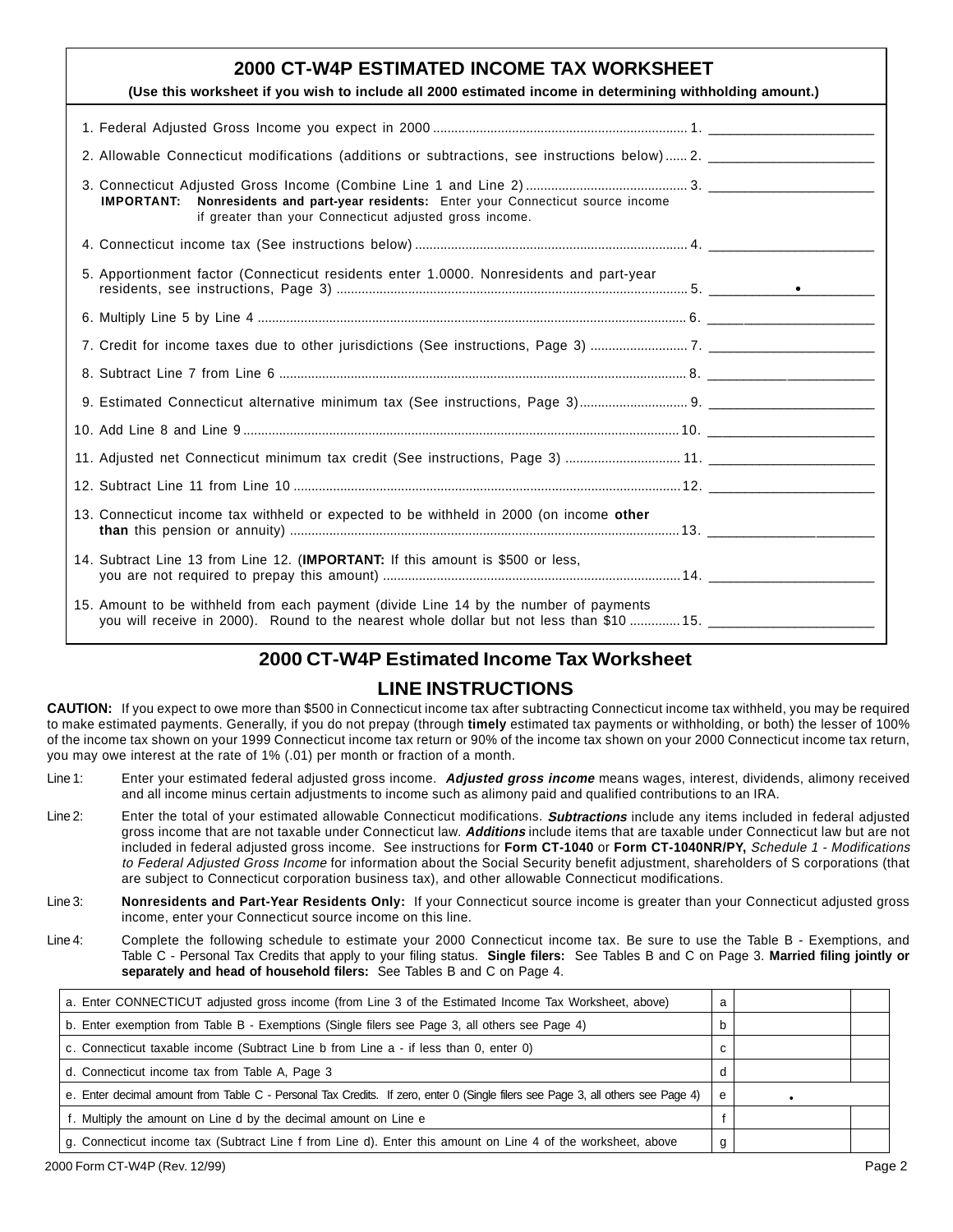| TABLE A - CONNECTICUT INCOME TAX FOR 2000 (Line d) |  |  |
|----------------------------------------------------|--|--|
|----------------------------------------------------|--|--|

| <b>Single/Married Filing Separately</b>        | <b>Head of Household</b>                          | Married Filing Jointly/Qualifying Widow(er)    |  |  |
|------------------------------------------------|---------------------------------------------------|------------------------------------------------|--|--|
| If the amount on Line 4c is less than or equal | If the amount on Line 4c is less than or equal    | If the amount on Line 4c is less than or equal |  |  |
| to \$10,000, multiply by 0.03.                 | to \$16,000, multiply by .03.                     | to \$20,000, multiply by .03.                  |  |  |
| If the amount on Line 4c is <b>more</b> than   | If the amount on Line 4c is more than             | If the amount on Line 4c is <b>more</b> than   |  |  |
| \$10,000, multiply the excess over \$10,000 by | $$16,000$ , multiply the excess over $$16,000$ by | \$20,000, multiply the excess over \$20,000 by |  |  |
| .045 and add \$300.00.                         | .045 and add \$480.00.                            | .045 and add \$600.00.                         |  |  |
| For example, if the amount on Line 4c is       | For example, if the amount on Line 4c is          | For example, if the amount on Line 4c is       |  |  |
| \$13,000 enter \$435.00 on Line 4d.            | \$20,000 enter \$660.00 on Line 4d.               | \$22,500 enter \$712.50 on Line 4d.            |  |  |
| $$13,000 - $10,000 = $3,000$                   | $$20,000 - $16,000 = $4,000$                      | $$22,500 - $20,000 = $2,500$                   |  |  |
| $$3,000 \times .045 = $135.00$                 | $$4,000 \times .045 = $180.00$                    | $$2,500 \times .045 = $112.50$                 |  |  |
| $$135.00 + $300.00 = $435.00$                  | $$180.00 + $480.00 = $660.00$                     | $$112.50 + $600.00 = $712.50$                  |  |  |

#### Line 5: **Apportionment Factor:** Nonresidents and part-year residents, if your Connecticut source income is **greater than or equal to** your Connecticut adjusted gross income, enter 1.0000. If your Connecticut source income is **less than** your Connecticut adjusted gross income, complete the following calculation and enter the result on Line 5.

Connecticut Source Income Connecticut Adjusted Gross Income (Line 3)  $=$  Line 5

**Do not** enter a number that is less than zero or greater than 1. If the result is less than zero, enter 0; if the result is greater than 1, enter 1.0000. Round to four decimal places.

- Line 7: **Resident and Part-Year Residents Only:** Enter estimated allowable credit for income taxes paid to other jurisdictions. Enter 0, if not applicable. (See instructions for **Form CT-1040** or **Form CT-1040NR/PY**, Schedule 2 - Credit for Income Taxes Paid to Other Jurisdictions.)
- Line 9: If you expect to owe federal alternative minimum tax in 2000, you may also owe Connecticut alternative minimum tax. Enter your estimated Connecticut alternative minimum tax liability. (See instructions for **Form CT-6251**, Connecticut Alternative Minimum Tax Return - Individuals.)
- Line 11: Enter estimated allowable adjusted net Connecticut minimum tax credit. Enter 0 if you are not entitled to a credit, or if you entered an amount on Line 9. (See instructions for **Form CT-8801**, Credit for Prior Year's Connecticut Minimum Tax for Individuals, Trusts and Estates.)
- Line 15: Divide the amount on Line 14 by the number of pension or annuity payments you will receive in 2000. Round to nearest whole dollar but not less than \$10. **Enter this amount on Line 1 of the certificate on the front of this form.**

|                                             |                          | <b>TABLE B - EXEMPTIONS FOR 2000 TAXABLE YEAR</b> | TABLE C - PERSONAL TAX CREDITS FOR 2000 TAXABLE YEAR |                          |     |
|---------------------------------------------|--------------------------|---------------------------------------------------|------------------------------------------------------|--------------------------|-----|
| <b>Connecticut AGI*</b><br><b>Exemption</b> |                          |                                                   | <b>Connecticut AGI*</b>                              | <b>Decimal Amount</b>    |     |
| More Than                                   | Less Than<br>Or Equal To |                                                   | More Than                                            | Less Than<br>Or Equal To |     |
| \$<br>$\mathbf 0$                           | \$25,000                 | \$12,250                                          | \$12,250                                             | \$15,300                 | .75 |
| \$25,000                                    | \$26,000                 | \$11,250                                          | \$15,300                                             | \$15,800                 | .70 |
| \$26,000                                    | \$27,000                 | \$10,250                                          | \$15,800                                             | \$16,300                 | .65 |
| \$27,000                                    | \$28,000                 | \$9,250                                           | \$16,300                                             | \$16,800                 | .60 |
| \$28,000                                    | \$29,000                 | \$8,250                                           | \$16,800                                             | \$17,300                 | .55 |
| \$29,000                                    | \$30,000                 | \$7,250                                           | \$17,300                                             | \$17,800                 | .50 |
| \$30,000                                    | \$31,000                 | \$6,250                                           | \$17,800                                             | \$18,300                 | .45 |
| \$31,000                                    | \$32,000                 | \$5,250                                           | \$18,300                                             | \$18,800                 | .40 |
| \$32,000                                    | \$33,000                 | \$4,250                                           | \$18,800                                             | \$20,400                 | .35 |
| \$33,000                                    | \$34,000                 | \$3,250                                           | \$20,400                                             | \$20,900                 | .30 |
| \$34,000                                    | \$35,000                 | \$2,250                                           | \$20,900                                             | \$21,400                 | .25 |
| \$35,000                                    | \$36,000                 | \$1,250                                           | \$21,400                                             | \$21,900                 | .20 |
| \$36,000                                    | \$37,000                 | \$250                                             | \$21.900                                             | \$25.500                 | .15 |
| \$37,000                                    | and up                   | \$0                                               | \$25,500                                             | \$26,000                 | .14 |
|                                             |                          |                                                   | \$26,000                                             | \$26,500                 | .13 |
|                                             |                          |                                                   | \$26,500                                             | \$27,000                 | .12 |
|                                             |                          |                                                   | \$27,000                                             | \$27,500                 | .11 |
|                                             |                          |                                                   | \$27,500                                             | \$49,000                 | .10 |
|                                             |                          |                                                   | \$49,000                                             | \$49,500                 | .09 |
|                                             |                          |                                                   | \$49,500                                             | \$50,000                 | .08 |
|                                             |                          |                                                   | \$50,000                                             | \$50,500                 | .07 |
|                                             |                          |                                                   | \$50,500                                             | \$51,000                 | .06 |
|                                             |                          |                                                   | \$51,000                                             | \$51,500                 | .05 |
|                                             |                          |                                                   | \$51,500                                             | \$52,000                 | .04 |
|                                             |                          |                                                   | \$52,000                                             | \$52,500                 | .03 |
|                                             |                          |                                                   | \$52,500                                             | \$53,000                 | .02 |
|                                             |                          |                                                   | \$53,000                                             | \$53,500                 | .01 |
|                                             |                          |                                                   | \$53,500                                             | and up                   | .00 |